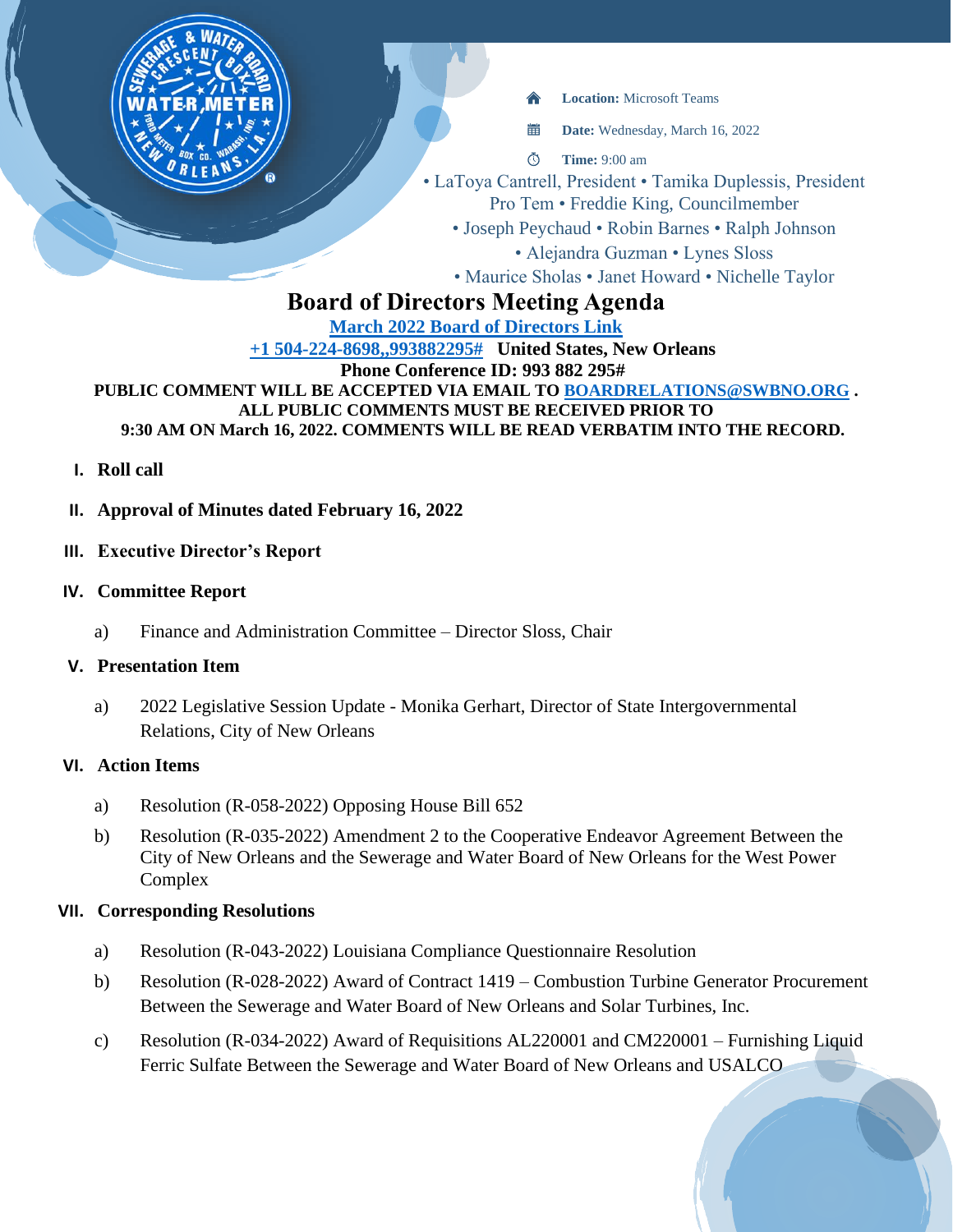- **Location:** Microsoft Teams
- 當 **Date:** Wednesday, March 16, 2022
- $\Phi$ **Time:** 9:00 am
- LaToya Cantrell, President Tamika Duplessis, President Pro Tem • Freddie King, Councilmember
	- Joseph Peychaud Robin Barnes Ralph Johnson • Alejandra Guzman • Lynes Sloss
	- Maurice Sholas Janet Howard Nichelle Taylor
- d) Resolution (R-027-2022) Ratification of Change Order No. 7 for Contract 1377 Water Hammer Hazard Mitigation Program - Claiborne Ave Pumping Station and Off-Site Improvements between the Sewerage and Water Board of New Orleans and M.R. Pittman Group, LLC
- e) Resolution (R-030-2022) Authorization of Amendment No. 5 to the Professional Services Agreement Between the Sewerage and Water Board of New Orleans and Stanley Consultants, Inc for the Bulk Storage and Chemical Feed Facility
- f) Resolution (R-029-2022) Authorization of Amendment No. 4 to the Professional Services Agreement Between the Sewerage and Water Board of New Orleans and Jacobs Engineering Group Inc for Engineering Services for Power Frequency Converter at the Carrollton Water Plant
- g) Resolution (R-033-2022) Authorization of Amendment No. 4 to the Professional Services Agreement Between the Sewerage and Water Board of New Orleans and NY & Associates Inc for Water Line Replacement Program
- h) Resolution (R-031-2022) Authorization of Easement Agreement for Drainage Pumping Station No. 11 Rights-of-Way Between the Sewerage and Water Board of New Orleans and the Secretary of the Army, acting by and through the Contracting Officer, Real Estate Division, U.S. Army District, New Orleans District

## **VIII. Executive Session**

a) Pursuant to La. R.S. 42:17(A)(2), the Board of Directors of the Sewerage and Water Board of New Orleans will meet in Executive Session to discuss the following: Jessica Bullock v. SWBNO, et al, CDC No. 2019-744; Wallace C. Drennan v. SWBNO, et al., CDC No. 2015- 11017; Workers' Compensation Claims: David Bailey v. SWBNO (DB1126194933); Terry Thompson v. SWBNO (TT0620193904); Damelcar Day v. SWBNO (DD0914187760); Rosie Youngblood v. SWBNO (RY0308191219); Wardell Carter v. SWBNO (WC0611187760); Norvin Jones v. SWBNO (NJ0702184241); Walter Taylor v. SWBNO (WT0122967779).

# **IX. Information Items**

- a) Finance CFO Preliminary Report
- b) GSO February 2022 Report
- c)  $HR 1^{st}$  Quarter Report
- d) Safety February 2022 Report

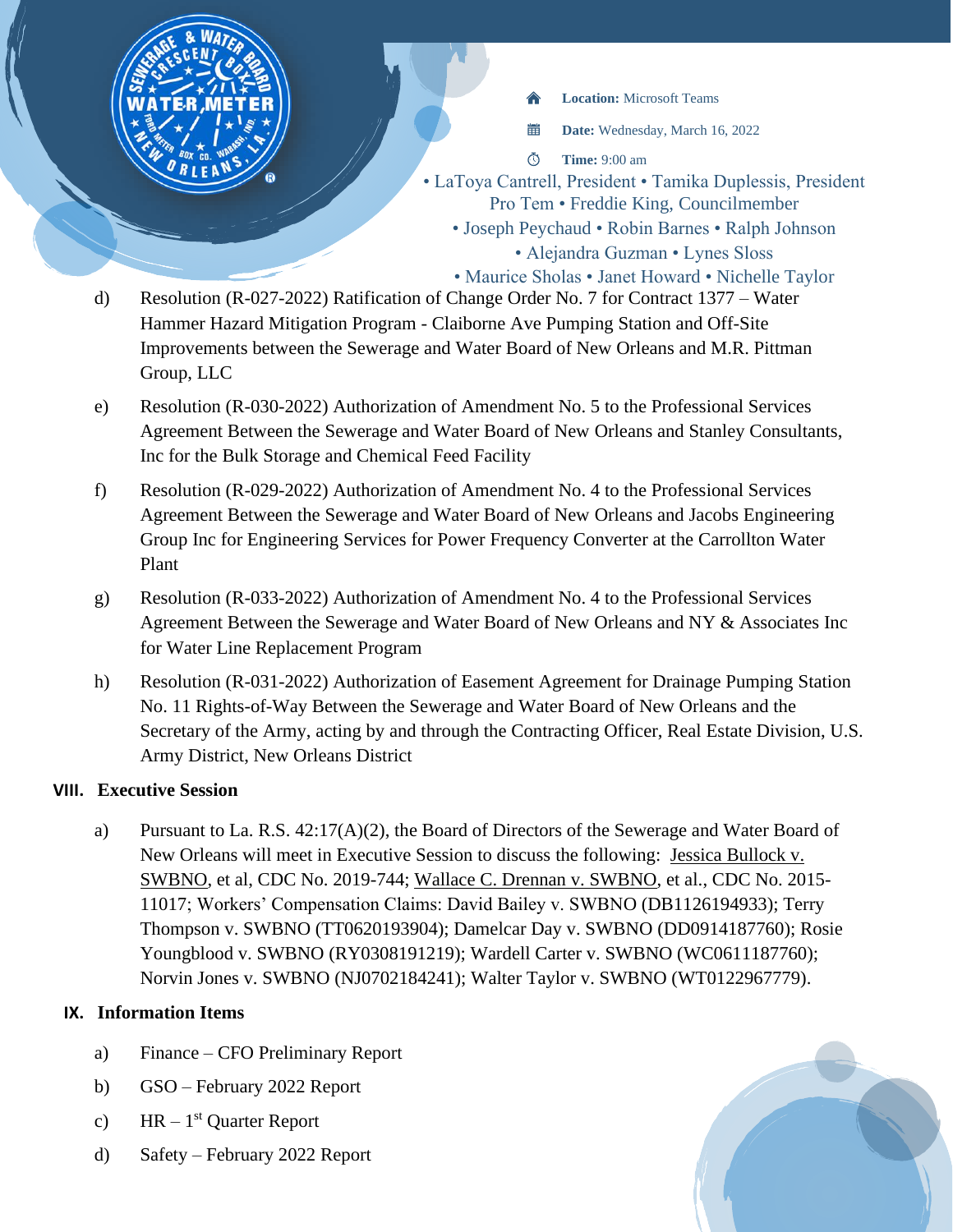

- e) FEMA February 2022 Report
- f) Procurement Executive Director's Approval of Contracts of \$1,000,000.00 or less
- g) EDBP DBE Participation on Contracts Report

## **X. Public Comment**

**Public comments received until 30 minutes after the presentation of the Agenda will be read into the record.**

### **XI. Adjournment**

**This teleconference meeting is being held pursuant to and in accordance with the provisions of Section 4 of Proclamation Number JBE 2020-30, extended by Proclamation 17 JBE 2022, pursuant to Section 3 of Act 302 of 2020.**